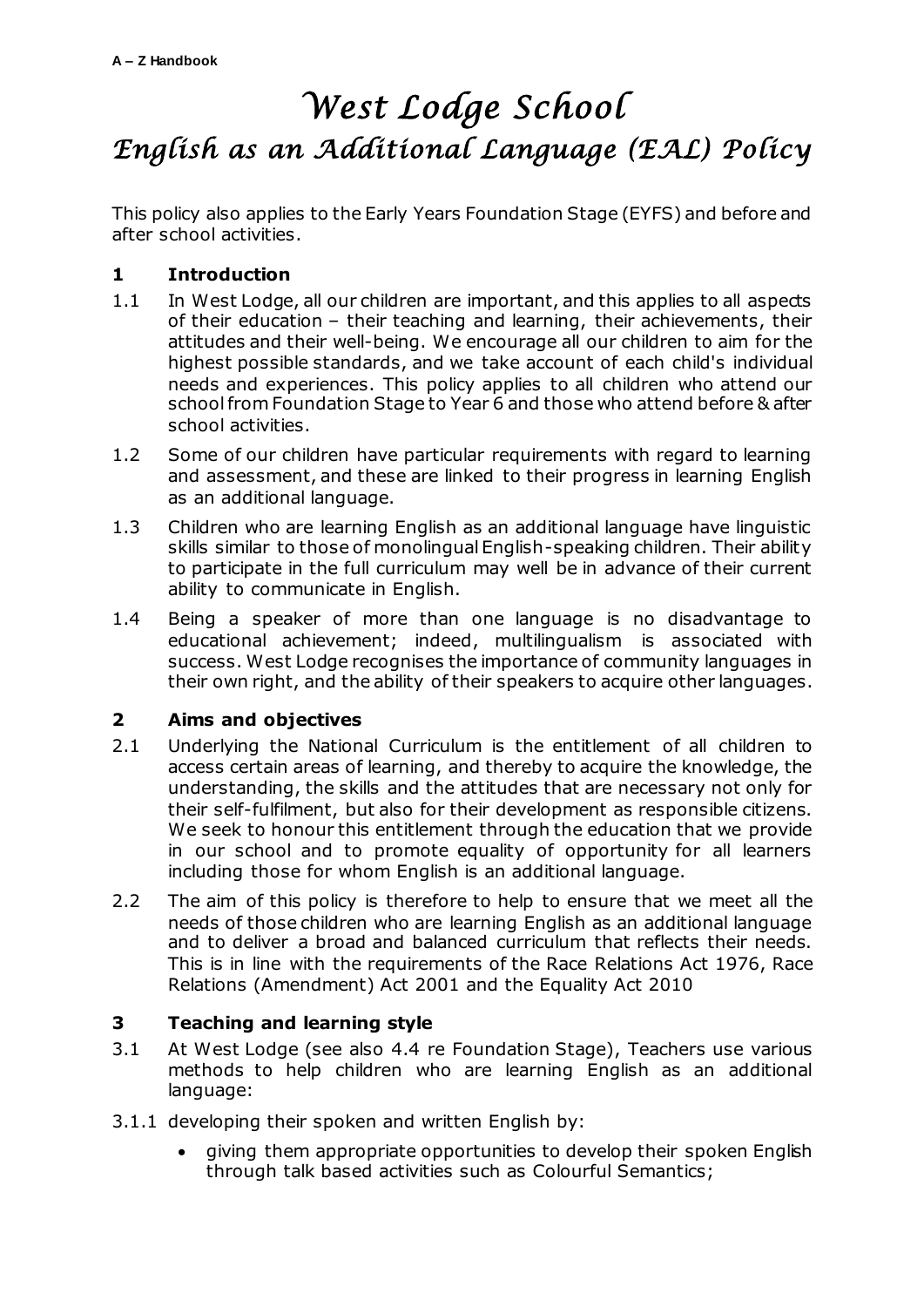- using talking to support reading and writing;
- ensuring that vocabulary work covers the technical as well as the everyday meanings;
- covering not just key words, but also metaphors and idioms;
- explaining how spoken and written English have different usages for different purposes;
- providing them with a range of reading materials, to exemplify the different ways in which English is used;
- encouraging them to relate one language to another;
- 3.1.2 ensuring their access to the curriculum and to assessment by:
	- using texts and materials that suit their ages and cognitive abilities;;
	- providing support through ICT, video and audio materials, dictionaries and translators, readers and amanuenses;
	- working with parents and/or an interpreter and using the home or first language where appropriate;
	- seeking advice from the Local Authority EAL advisory service.

#### **4 EAL and inclusion**

- 4.1 At West Lodge, we value each child as a unique individual. We will strive to meet the needs of all our children, and to ensure that we meet all statutory requirements related to inclusion. We provide learning opportunities that enable all pupils to make good progress. We strive hard to meet the needs of all pupils learning English as an additional language, and we take all reasonable steps to achieve this.
- 4.2 Children with English as an additional language are fully included in school and class activities. Work is differentiated for them according to their abilities. Where they require additional support to access the work this will be provided either within the classroom or through additional support outside the classroom.
- 4.3 Children may be withdrawn from lessons for additional support, either individually or in small groups if it is deemed appropriate. If a child with EAL needs specialist support then the school will endeavour to engage a language support Teacher by prior arrangement with the parent(s)/carer.
- 4.4 Children with English as an additional language who are experiencing ongoing difficulties in their learning will initially be supported through work to increase their vocabulary and comprehension skills. If difficulties persist a child will have their cognitive ability skills assessed. Where necessary the sevices of an interpreter would be employed.
- 4.5 In the Early Years Foundation Stage, we provide opportunities for children to develop their English, and we provide support to help them take part in activities.
- 4.6 The Early Years Foundation Stage helps children learning English as an additional language by:
	- reasonable steps are taken to provide opportunities for children to develop and use their home language in play and learning, to support their language development at home, and to ensure that they also have sufficient opportunities to learn and reach a good standard in English language